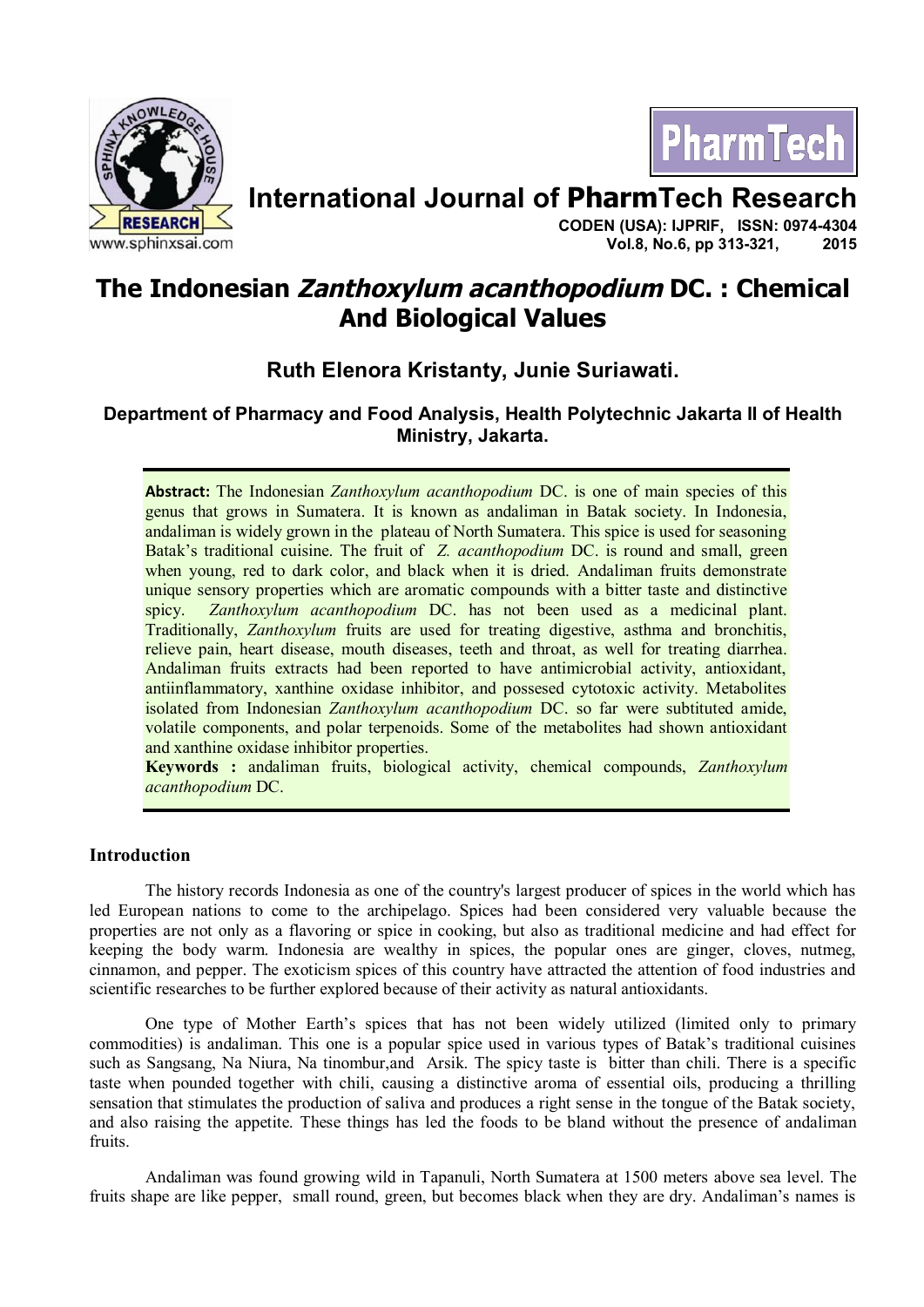varieted by region. It is called andaliman in Toba, tuba in the area of Simalungun and Dairi, and Siyarnyar in South Tapanuli.

As a spice, andaliman fruits have preservative power that makes Batak's cuisines last longer. This property was thought to be related to the presence of antimicrobial and antioxidant compounds. The antioxidant activity in food can be used to protect the fats / oils against oxidative damage. Andaliman fruits also contains vitamin C and E, which are useful to stimulate body endurance.



**Figure 1. Andaliman at the age 2 years** Figure 2. Andaliman at the age 4 years



## **Overview of Andaliman (***Zanthoxylum acanthopodium* **DC.)**

The plant of Andaliman was described by<sup>1</sup> as follows: shrub or small tree low-branched, upright to 5 m, yearly plant. Trunk, branches, and twigs are thorny. Scattered leaves, stemmed, pinnate compound leaf litter odd, 5-20 cm long and 3-15 cm wide, there are oil glands. Compound interest is limited, children umbrella menggarpu compound, small; flat rate basis or conical shape; 5-7 petals free, 1-2 cm long, pale yellow colour; androgynous, stamens 5-6 sitting on the basis of flowers, reddish anthers, stigmas 3-4, the embryo of fruit is apocarpous and symbiotic to others. The fruit is round, 2-3 mm diameter, green light, dark red; one seed per fruit, hard skin, shiny black color.

Andaliman's stem has a lot of branches and many small pieces leaves. The whole trunk and branches, from the bottom to the tip, were fulfilled with sharp thorns like a rose thorn. However, thorns of andaliman are large and sturdy. Andaliman fruits appear / grow among thorns.

Andaliman plant systematics are as follows<sup>2:</sup>

| World       | $:$ Plantae                     |
|-------------|---------------------------------|
| Division    | : Spermatophyta                 |
| SubDivision | : Angiospermae                  |
| Class       | : Dicotyledoneae                |
| Sub-class   | : Rosidae                       |
| Ordo        | : Sapindales                    |
| Family      | : Rutaceae                      |
| Genus       | : Zanthoxylum                   |
| Species     | : Zanthoxylum acanthopodium DC. |
|             |                                 |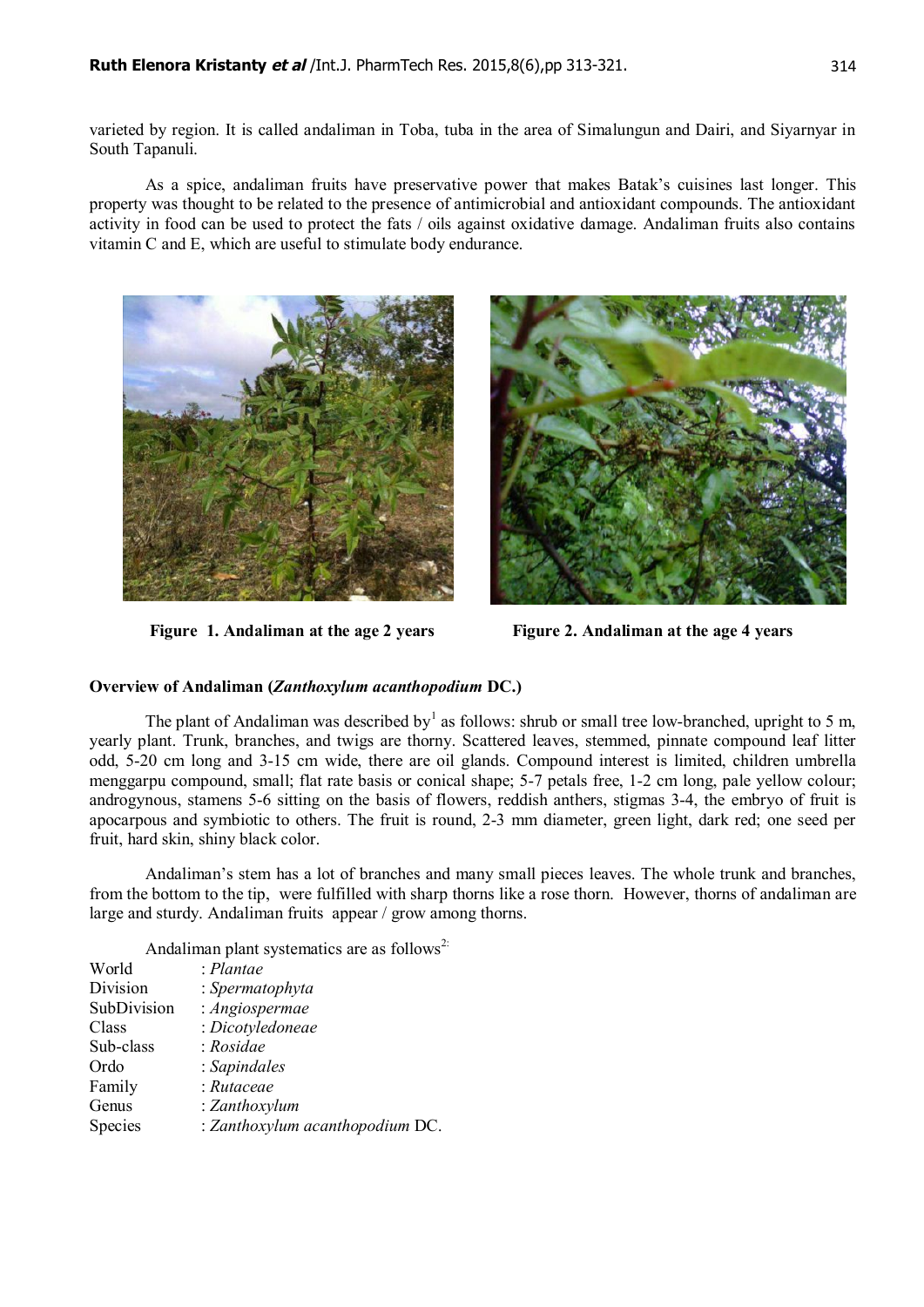

**Figure 3. Andaliman Branches** Figure 4. Andaliman Flower



 **Figure 5. Andaliman Fruits**

*Zanthoxylum acanthopodium* DC is known in Indonesia as andaliman. This plant has the native name in the region of North Sumatera which is intir-intir, and foreign names which are Sichuan pepper or Indonesian lemon pepper<sup>3</sup>. In Japan there are spices sansho (*Zanthoxylum piperitum* DC) that have similar shape and fruit aromas with andaliman fruits. Moreover, in some countries, there are spices known as *Z. simulans*, and *Z.* bungeanum Maxim that have scents and volatile compounds which are also similar to andaliman<sup>4</sup>.

In Indonesia, the typical andaliman plants were found in the region of North Sumatra. In the world, these plants are scattered among others in northern India, Nepal, East Pakistan, Myanmar, Thailand, and China<sup>5,6</sup>. Andaliman grows wild in the area with an altitude of 1500 meters above sea level<sup>1</sup> at a temperature of 15-18 $^{\circ}$  C<sup>5,6</sup>. Andaliman fruits are commonly used as a spice in Batak's traditional cuisine. The fruits contain aromatic compounds with a bitter taste and distinctive spicy. The fruits produce the effect of thrilling sensation on taste buds and cause the tongue felt numb<sup>7</sup>.

Andaliman is wild plants and difficult to cultivate, grown on the farm or land of a new openings in the wilderness. Andaliman is not planted, such as chili, pepper, and other vegetables. Usually andaliman grow simply<sup>4</sup> but the germination is low. Plants that grow naturally derived from the seeds that are dispersed by birds (after eating andaliman fruits). Farmers also obtain seeds inadvertently from the burning weeds location in the old plants area<sup>1</sup>.

Species of *Zanthoxylum* generally have a spicy flavor and bitterness which are more stinging when the fruit was perfectly ripe. The specificity of the andaliman plant is its ability to give a unique sensory properties that is trigeminal biting sensation on the tongue, in addition to a pleasant aroma<sup>4</sup>.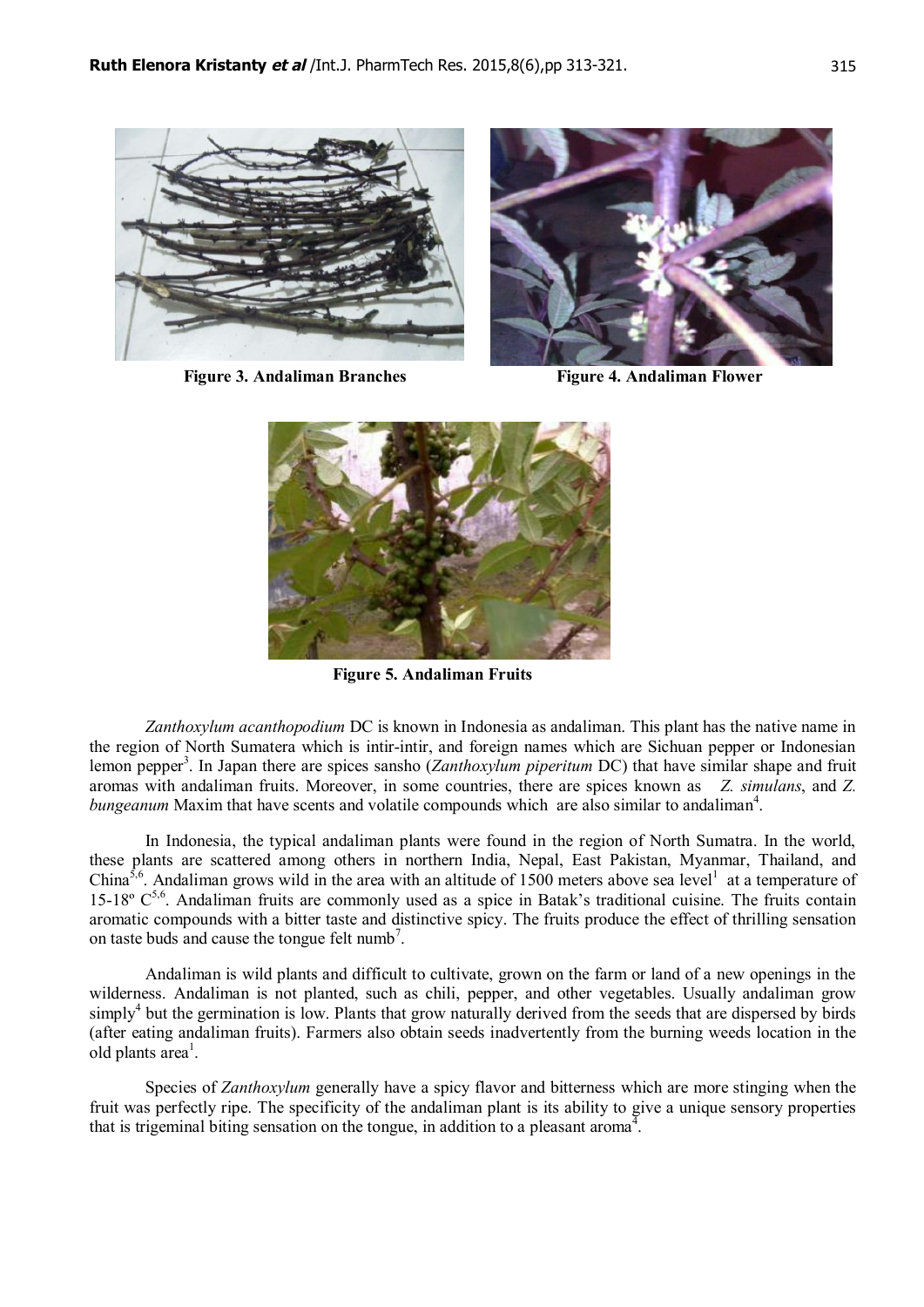### **The genus of** *Zanthoxylum*

Family of Rutaceae has 150 genera and 1500 species which are distributed in temperate and tropical regions. This plant group is widely common in South Africa and Australia. Some of the main genus are *Citrus*, *Zanthoxylum*, *Ruta*, *Murraya*, and *Fortunella*<sup>2</sup> .

*Zanthoxylum* genus comprises about 250 species, in the form of trees and shrubs, including the family Rutaceae that grows in warm temperate and subtropical regions around the world. The fruits of several species are used to make the spice Sichuan pepper. Historically, the bark is used widely for dental pain, colic, and rheumatism<sup>8</sup>.

*Zanthoxylum* is a genus that is rarely studied. Some of the main species of this genus are *Zanthoxylum piperitum* DC (*Z. sansho*) in China, Japan, Korea, *Z. simulans* (*Z. bungei*) in China and Taiwan, *Z. bungeanum* Max. in China, *Z. schinifolium* Sieb. et Zucc. in China and Korea, *Z. nitidum* Roxb (DC) in China and Southeast Asia, *Z. limonella* in India and Southeast Asia, *Z. armatum* DC (*Z. alatum* Roxb.) in the Himalayas, East Asia, and Southeast Asia, *Z. avicennae* (Lamk) DC (*Z. tidorense*) in China, Southeast Asia, Indonesia and *Z.* acanthopodium DC. in the eastern Himalayas, China, Southeast Asia, and Sumatera<sup>3</sup>.

Parts of the plant that is often used is the fruits. In Korea, aromatic seeds of *Z. schinifolium* species are preferred for use, although the pericarp can also be used. Fresh young leaves of Sichuan pepper tree are usually used in Japan as a spice and for decoration<sup>3</sup>.

Dried fruits of genus *Zanthoxylum* have aromatic scents like lemon. Some species have diverged taste, for example, *Z. alatum* (spicy), *Z. schinifolium* and *Z. avicennae* which both have the scents of *anise*. Almost all the species have a very pungent and biting that ultimately generate numbness in the tongue, except *Z.* schinifolium because it has a little sting quality<sup>3</sup>.

### **The Chemical Values of** *Zanthoxylum acanthopodium* **DC.**

Most of the volatile components of the genus *Zanthoxylum* is terpenoids. One of the most widely component in the essential oil of Indonesian *Z. acanthopodium* is geranil acetate (35%), while the other components are limonene, citronellal, and linalol.

Some of the chemical constituents of the andaliman fruits had published, among others, by  $4\text{ who}$ isolated the substituted amide with the solvent ethyl acetate-ethanol. The results of spectrophotometric analysis showed that the nitrogenous component have a molecular weight of 247 with molecular formula  $C_{16}H_{25}ON$ . The component was an aliphatic carbon chain which are either in the form of methyl, methylene, and metin, branched and had some double bonds. Oxygen bound in the form of carbonate. Interpretation of the data indicated that the component was 2E, 6Z, 8E, 10E-N-(2'-metilpropil)-dodekatetraenamida (Sanshool) with the configuration as shown in figure 6. The compounds from *n*-butanol extract of andaliman fruits which collected from North Sumatera, Indonesia had been isolated and elucidated<sup>11</sup>. Based on spectrum data, they were polar terpenoids, 17-((23E,26E)-23- ethylidene - 29 – hydroxy-29-(2-hydroxypropoxy)-25-methyldec-26-en-20-yl)- 13,15-dimethyl-gona-1,3,5(10)-trien-3-ol and cholest-5-en-3β-yl β-D-glucopyranoside (Figure 8). New flavone glycoside compounds were isolated from the methanol extract of *Z. acanthopodium* DC. fruits that grows in India $10$ .

## H<sub>3</sub>C-CH=CH-CH=CH-CH=CH-CH<sub>2</sub>-CH<sub>2</sub>-CH=CH-CONH-CH<sub>2</sub>CH(CH<sub>2</sub>)<sub>2</sub>

**Figure 6.** (Source:  $9$ )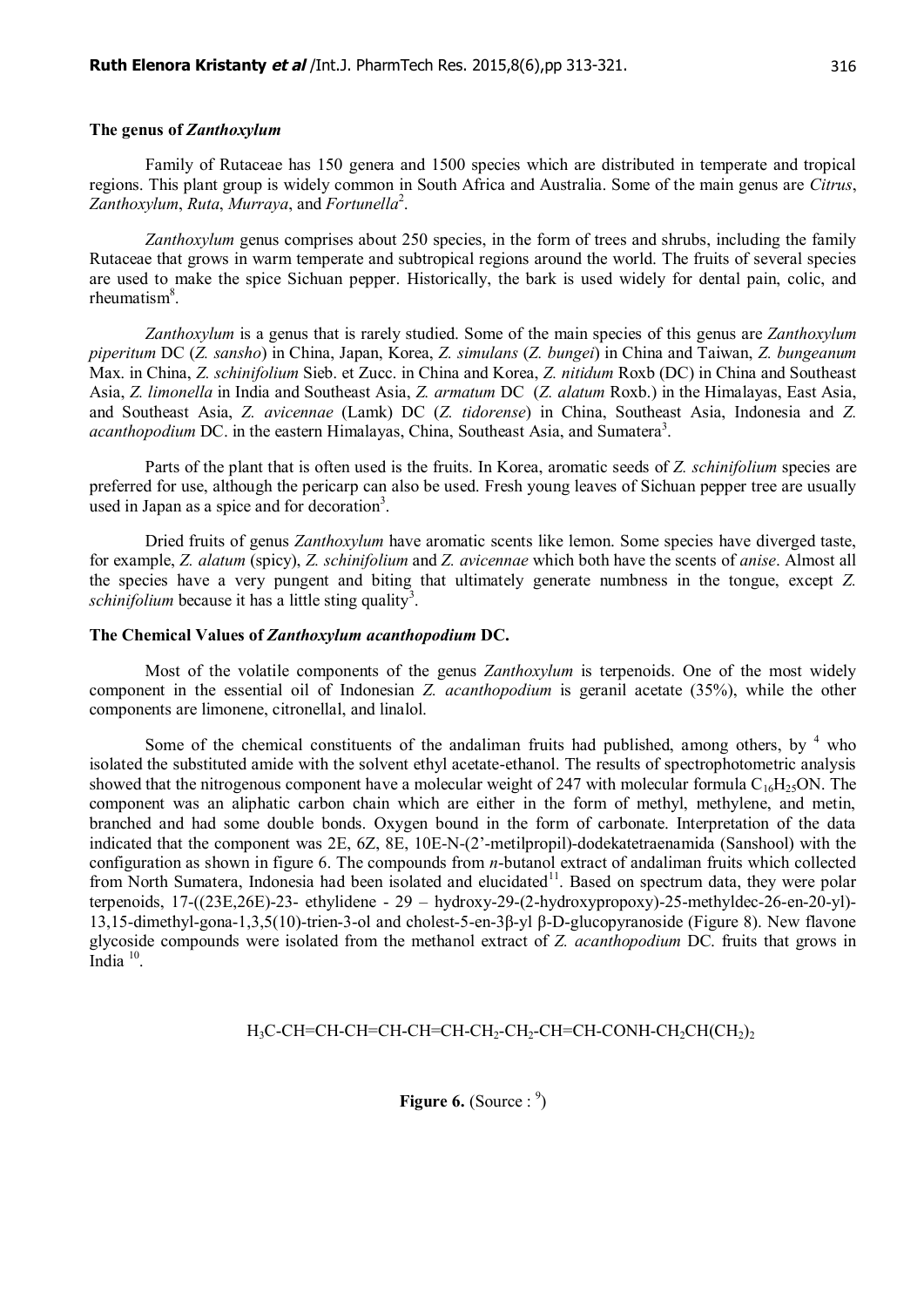

**Figure 7.** (source: 11)



**Figure 8. Andaliman Plant Ready to Harvest**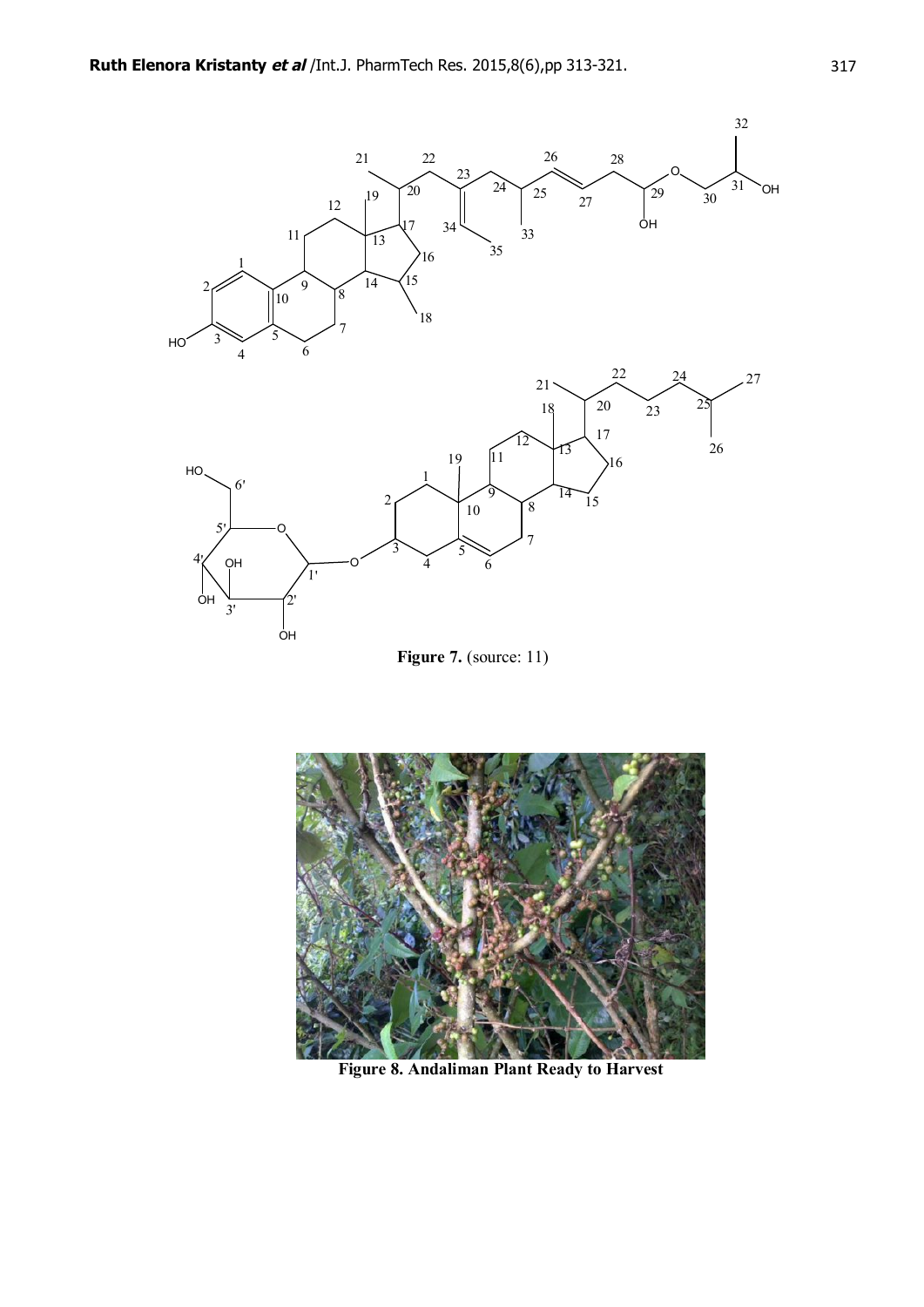#### **The Biological Values of Genus** *Zanthoxylum* **and Andaliman Plant**

Traditionally, *Zanthoxylum* fruits are used for treating digestive, asthma and bronchitis, relieve pain, heart disease, mouth diseases, teeth and throat, as well for treating diarrhea. Root bark and leaves are used to cure stomachache, toothache, cough, and venereal diseases, rheumatism and lumbago. Zanthoxylum have some biological activity such as larvicides, anti-inflammatory, analgesic, antioxidant, antibiotic, hepatoprotective, antiplasmodial, cytotoxic, antiproliferative, anthelmintic, antiviral, and antifungal anticonvulsants<sup>12</sup>.

Monofilidin compounds that can be isolated from *Z. monophyllum* showed antimicrobial activity<sup>13</sup>. Isolation of compounds from *Zanthoxylum usambarense* dichloromethane extract of roots and bark produce two alkaloids compounds that physiologically active, namely canthin-6-one as a fungicide and pelitorin as insecticide<sup>14</sup>. Alkaloid compounds derived from dichloromethane extract of the roots and bark of *Zanthoxylum chiloperone* var. *angustifolium* showed antifungal activity against *Candida albicans*, *Aspergillus fumigatus* and *Trichophyton mentagrophytes* <sup>15</sup>. Seven benzofenantridin alkaloids derived from the bark extract of *Zanthoxylum rhoifolium* showed antimalarial activity against *Plasmodium falciparum* <sup>16</sup>. Essential oils of *Z. armatum* exhibited a strong inhibition of the growth of fungal mycelium. Antitumor activity of leaf essential oil of *Z. rhoifolium* been studied in vitro and in vivo. Toothpaste containing *Z. nitidum* extracts decrease the incidence of dental plaque and improve dental health. Benzofenantren alkaloid isolated from the stem bark of *Z. tetraspermum* showed antibacterial activity. Ethanol extract of *Z. armatum* leaves had hepatoprotective activity and had been evaluated against rat  $12$ .

Terpenilcoumarin compounds which had been isolated from the stem of *Z. shinifolium*, aurapten and kolinin of *Z. schinifolium* skin had inhibitory activity against the monoamine oxidase enzyme (MAO) associated with Parkinson's disease. Furanocoumarin as psoralen compounds isolated from the fruits of *Z*. *americanum* had antiplatelet activity and inhibitory activity of DNA replication in hepatitis B virus<sup>17</sup>.

3.5-diasetiltambulin flavonoids that has been isolated from *Z. integrifoliolum* fruits have antiplatelet activity. Aliphatic amide α-sanshool, isolated from *Z. liebmannianum*, was known as an anthelmintic. A typical example of aromatic amides isolated from *Z. syncarpum*, sincarpamide, active as antiplasmodial<sup>17</sup>.

Analysis of genetic diversity of *Zanthoxylum acanthopodium* DC. , which had been collected from India, by using markers Amplified Fragment Length Polymorphism (AFLP) had been carried out<sup>18</sup>. Genomic DNA study of eight *Z. acanthopodium* collections, after amplified, obtained six primer pairs selectively used to detect polymorphism and found 23 markers of specific species of *Z. acanthopodium*. The markers can be used to resolve problems faced by the pharmaceutical industry to obtain raw materials for drugs, phytofarmaka, or foodstuffs, beverages and others. The relatively low level of similarity of *Z. acanthopodium* showed *Z. acanthopodium* had a high genetic diversity.

Andaliman had been reported to have antimicrobial activity. Based on the experiments results, the extract of andaliman fruits can inhibit the growth of microbes that are pathogenic and destroy foodstuffs such as *Escherichia coli*, *Salmonella typhimurium*, *Bacillus cereus*, *Staphylococcus aureus*, and *Pseudomonas fluorescens*, and *Aspergillus flavus*<sup>19</sup>. Essential oil from Andaliman leaves inhibited the growth of *Colletotrichum gloeosporioides* and *Botryodiplodia theobromae*<sup>20</sup>. Other research is to test the effect of andaliman fruits extract on fertility and the development of the mouse embryo showed andaliman fruits extracts were antifertil<sup>21</sup>. The activity of ethanol extract of andaliman fruits as antiinflammatory has been studied in vitro and proved the ability of ethanol extract of the andaliman fruits to inhibit tumor necrosis factor, interleukin-6, and cyclooxygenase which plays an important role in the inflammatory process<sup>22</sup>.

Several studies had proven that andaliman fruits extract had antioxidant activity. Antiradical activity of ethanol extract of andaliman fruits with a concentration of 200 ppm indicates inhibition of  $61.81\%^{23}$ . The antioxidant activity of andaliman fruits extracts was also proved stable against various conditions of temperature and  $pH$  in some food systems<sup>24</sup>. N-butanol extract of andaliman fruits was tested to have antioxidant activity with IC<sub>50</sub> value of 53.51 mg / mL and xanthin oxidase enzyme inhibitory activity with IC<sub>50</sub> value of 3.69 mg /  $mL^{12}$ . The compounds that have been characterized from andaliman fruits along with biological activity were the terpenoids polar compounds that have been studied to have antioxidant activity and xanthin oxidase inhibition<sup>12</sup>. Petroleum extract of andaliman fruits also possessed cytotoxic activity on T47D cell line with  $IC_{50}$  149,4  $\mu$ g/m $L^{25}$ .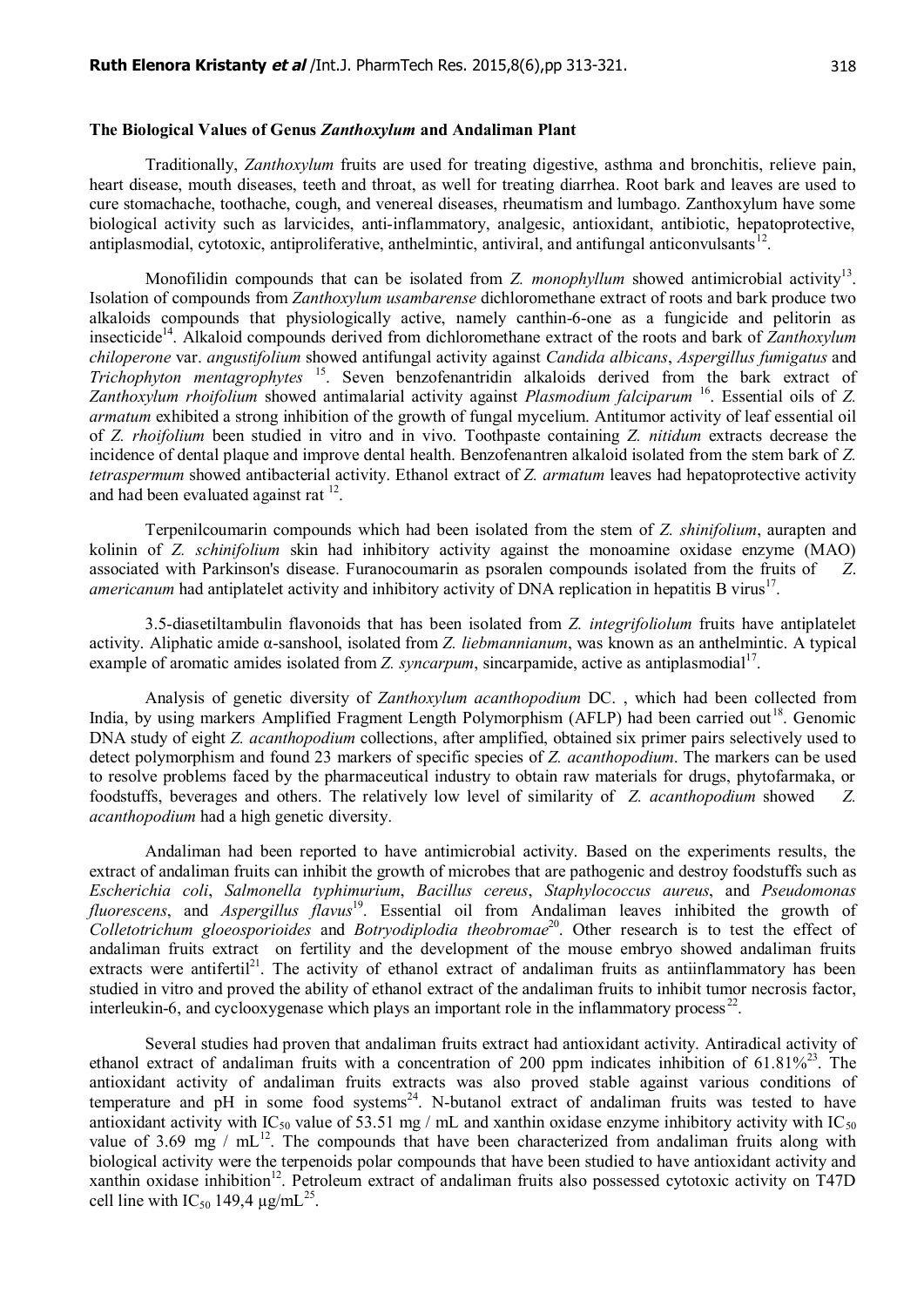### **Cultivation of Andaliman**<sup>7</sup>

As noted in the previous chapter that it is difficult to cultivate andaliman because these plants live naturally (wild) at the newly opened forest by burning woods. This plant propagation are not known economically and practically, whether vegetative or generative. Vegetative propagation is less efficient due to the lack of parent trees, while the generative is difficult to develop because the seeds germinate and difficult andaliman kecambahnya low power.

As time goes by, many farmers in Tapanuli, North Sumatra are working on it since the sale of andaliman very helpful to the family income even if only as a side income in addition to coffee and rice. Andaliman farming is still relatively simple and traditional, ranging from land management process, plants treatment up to harvesting is not done by using modern technology.

#### **Plant seeding**

The farmers generally start to crop andaliman with a nurseries before planting in the field. Seeds were then dried and then soaked in water to determine wether the seeds are good or not. Andaliman good seeds are the seeds that were sinking, the ones that floated to the top will be discarded because they are not suitable for breeding.

The size of seedbed shady land is prepared according to the number of andaliman seeds. Andaliman seeds are sown, backfilled with soil but not too thick, dry weeds or grass land are sown in the nursery, then burned so that the skin more quickly broken. Nursery are allowed to grow andaliman for one month ago then moved into a polybag which already contains soil or compost for 2 months and moved into the prepared soil.

#### **Preparation of Land**

Before planting, it is necessary to have the land management, which is first to do is clear the land for planting and the weeds so as not to interfere with the process of planting and land preparation. Prepared planting hole with a size of 1.5 x 1.5 meters and the distance of the hole is about 5-6 meters from other plants because the plants will grow taller each year and extending to the side.

#### **Investment**

Planting process is the process of transplanting andaliman plants from polybags to land prepared. It needs cover crops such as coffee and incense as a place for andaliman intercropping. Fertilizer was added after the soil is processed.

#### **Fertilization**

The process of fertilization is very important to speed up the process of plant growth. The applied fertilizers consist of compost, usually given two times a year in March and in September when the rainy season comes to speed up the process of growth and produce good fruits. Compost is given about 2 kg per tree, while chemical fertilizer is given if the farmer has enough capital that is as much as 1-2 ounces per tree. The dose of fertilizer will increase each year along with the development of the plants.

#### **Maintenance**

Maintenance of the plant is done to prevent pests such as weeding. According to farmers, this plant is rarely attacked, although there is usually moldy (white patches) on plants and the maintenance is done manually.

#### **Harvest**

Farmers do harvesting after the age of 3 years from the time of planting. Productive age is less than 7 years. Andaliman fruits that can be harvested is the green ones as small as pepper. Harvesting is done manually by picking by hand. It is required concentration and high caution in the process of picking because andaliman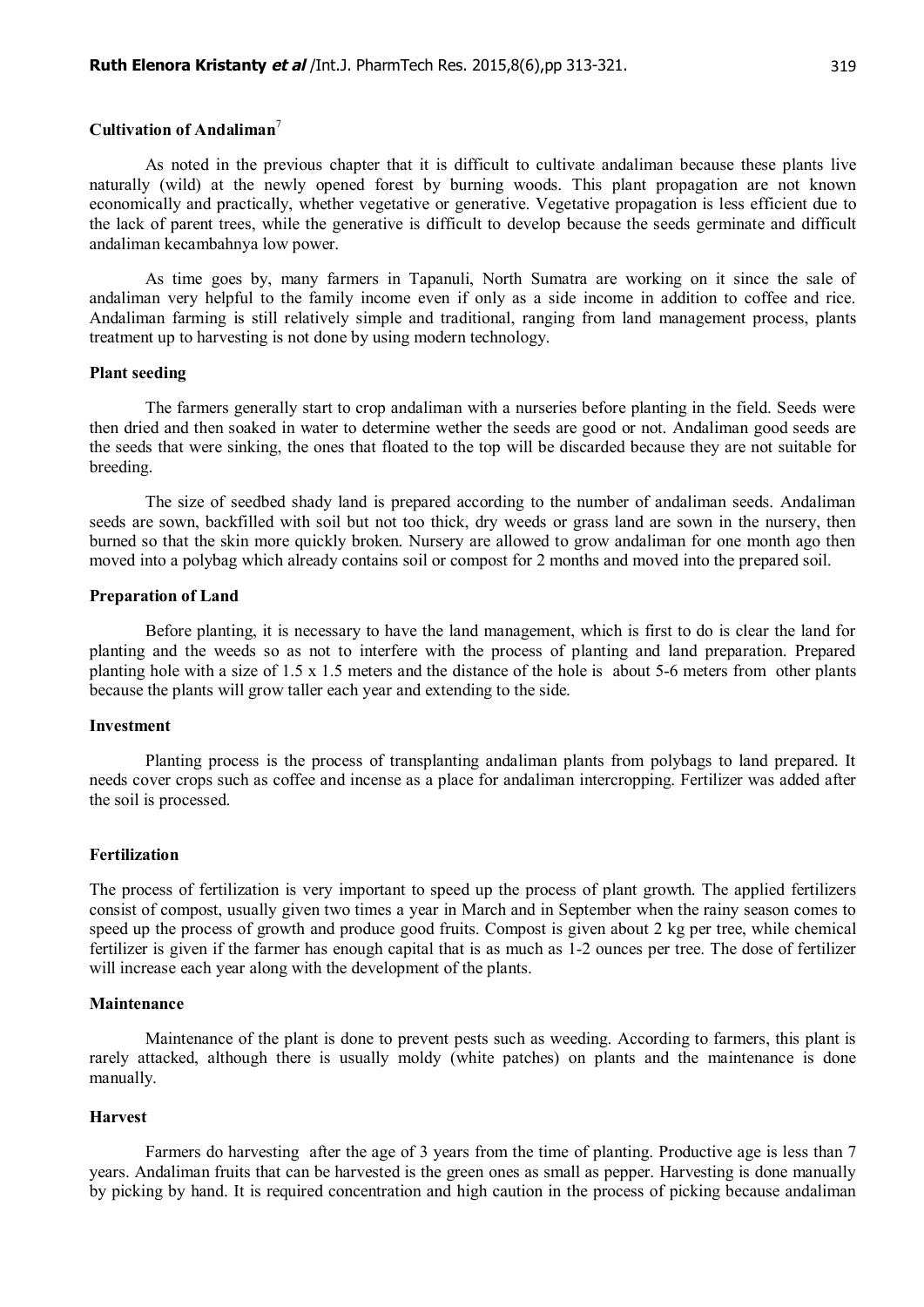plants have many thorns in every branches. Andaliman freshly picked fruits should be wrapped in banana leaves, because it will be broken if left open.

# **Conclusion**

A common feature of most Indonesian *Z. acanthopodium* species which had been studied is the wonderful capacity to produce volatile oils and terpenoids. These vary in composition and show different properties. The authors had discussed the chemical and biological values of the genus *Zanthoxylum* and the Andaliman species in medicine and their general potential in drug development.

## **References**

- 1. Siregar B.L., Andaliman *(Zanthoxylum acanthopodium DC.)* di Sumatera Utara: Deskripsi dan Perkecambahan, Jurnal Hayati, 2002, 10(1), 38-40.
- 2. Jones S.B. Jr and Luchsinger A.E., Plant Systematics, 2<sup>nd</sup> ed, McGraw-Hill Inc., 1987, 380-381.
- 3. Katzer G., Spice Pages. 2001, Maret 25, 2011. [http://www.unigraz.at/~katzer/engl/Zant\\_pip.html.](http://www.unigraz.at/~katzer/engl/Zant_pip.html.)
- 4. Wijaya C.H., Isolasi dan identifikasi senyawa trigeminal aktif buah andaliman (*Zanthoxylum acanthopodium* DC), Jurnal Hayati, 2000, 7, 91-95.
- 5. Wijaya C.H., Andaliman, rempah tradisional sumatera utara dengan aktivitas antioksidan dan antimikroba, Buletin Teknologi Industri Pangan, 1999, 10, 59-61.
- 6. Hasairin A., Etnobotani rempah dan makanan adat masyarakat Batak Angkola dan Mandailing, Tesis, Bogor: Program Pascasarjana Institut Pertanian Bogor, 1994.
- 7. Siregar J.V., Analisis UsahaTani Andaliman dan Sumbangannya terhadap Pendapatan Keluarga, Skripsi, USU, Medan, 2009.
- 8. Wilbur C. and Keith M.D., Revolutionary Medicine*,*1700-1800, The Globe Pequot Press, United Kingdom, 1980, Page 23.
- 9. Wijaya C.H., Hadiprodjo I.T. and Apriyantono A., Komponen volatil dan karakterisasi komponen kunci aroma buah andaliman (*Zanthoxylum acanthopodium* DC.), Jurnal Teknologi Industri Pangan, 2001, 12, 117-125.
- 10. Babu R.B. and Khurana S., A new flavone glycoside from *Zanthoxylum acanthopodium* DC, Indian Journal of Chemistry, 2007, 46B, 872-874.
- 11. Kristanty R.E., Munim A. and Katrin, Isolation of antioxidantand xanthine of Andaliman fruit (*Zanthoxylum acanthopodium* DC.), International Journal Medical Aromaticum Plants, 2012, 2(3): 376- 389.
- 12. Negi J.S, Bish V.K., Bhandari A.K., Singh P. and Sundriyah R.C., Chemical constituents and biological activities of the genus Zanthoxylum*:* A review, African Journal of Pure and Applied Chemistry, 2011, 5(12), 412-416.
- 13. Patino O.J. dan Cuca L.E., Monophyllidin, a new alkaloid *L*-proline derivative from *Zanthoxylum monophyllum*, [Phytochemistry Letters,](http://www.sciencedirect.com/science/journal/18743900) 2011, [4\(1\)](http://www.sciencedirect.com/science?_ob=PublicationURL&_hubEid=1-s2.0-S1874390011X00022&_cid=276923&_pubType=JL&view=c&_auth=y&_acct=C000228598&_version=1&_urlVersion=0&_userid=10&md5=6e9fe8c6c5b62d5d325281ad9f89b907), 22-25.
- 14. He W., Puyvelde L. V., Kimpe N. D., Verbruggen L., Anthonissen K., Flaas M. V. d., Bosselaers J., Mathenge S. G. and Mudida, F. P., Chemical constituents and biological activities of *Zanthoxylum usambarense,* Phytotherapy Research, 2002, 16, 66–70.
- 15. Thouvenel C., Gantier J.-C., Duret P., Fourneau C., Hocquemiller R., Ferreira M.-E., de Arias A. R. and Fournet A., Antifungal compounds from *Zanthoxylum chiloperone* var. *Angustifolium*, Phytotherapy Research, 2003, 17, 678–680.
- 16. Jullian V., Bourdy G., Georges S., Maurel S. and Sauvain M., Validation of use of a traditional antimalarial remedy from French Guiana, *Zanthoxylum rhoifolium* Lam, [Journal of](http://www.sciencedirect.com/science/journal/03788741) [Ethnopharmacology,](http://www.sciencedirect.com/science/journal/03788741) 2006, [106\(3\)](http://www.sciencedirect.com/science?_ob=PublicationURL&_hubEid=1-s2.0-S0378874106X02635&_cid=271283&_pubType=JL&view=c&_auth=y&_acct=C000228598&_version=1&_urlVersion=0&_userid=10&md5=20207c718540bbc318ef6fd572647704), 348-352.
- 17. Rasooli I., Bioactive Compounds in Phytomedicine, Kroasia: In Tech*,* 2011, 185-207.
- 18. Gupta D.D. and Swatish S.M., Spesies spesific AFLP markers forauthentication of *Zanthoxylum acantahopodium* and *Zanthoxylum oxyphyllum,* Journal of Medicinal Plants Studies, 2013, 1 (6): 2320- 3862.
- 19. Miftakhurohmah and Suhirman S., Potensi Andaliman sebagai Antioksidan dan Antimikroba Alami, Warta Penelitian dan Pengembangan Tanaman Industri, 2009, 15(2), 8-10.